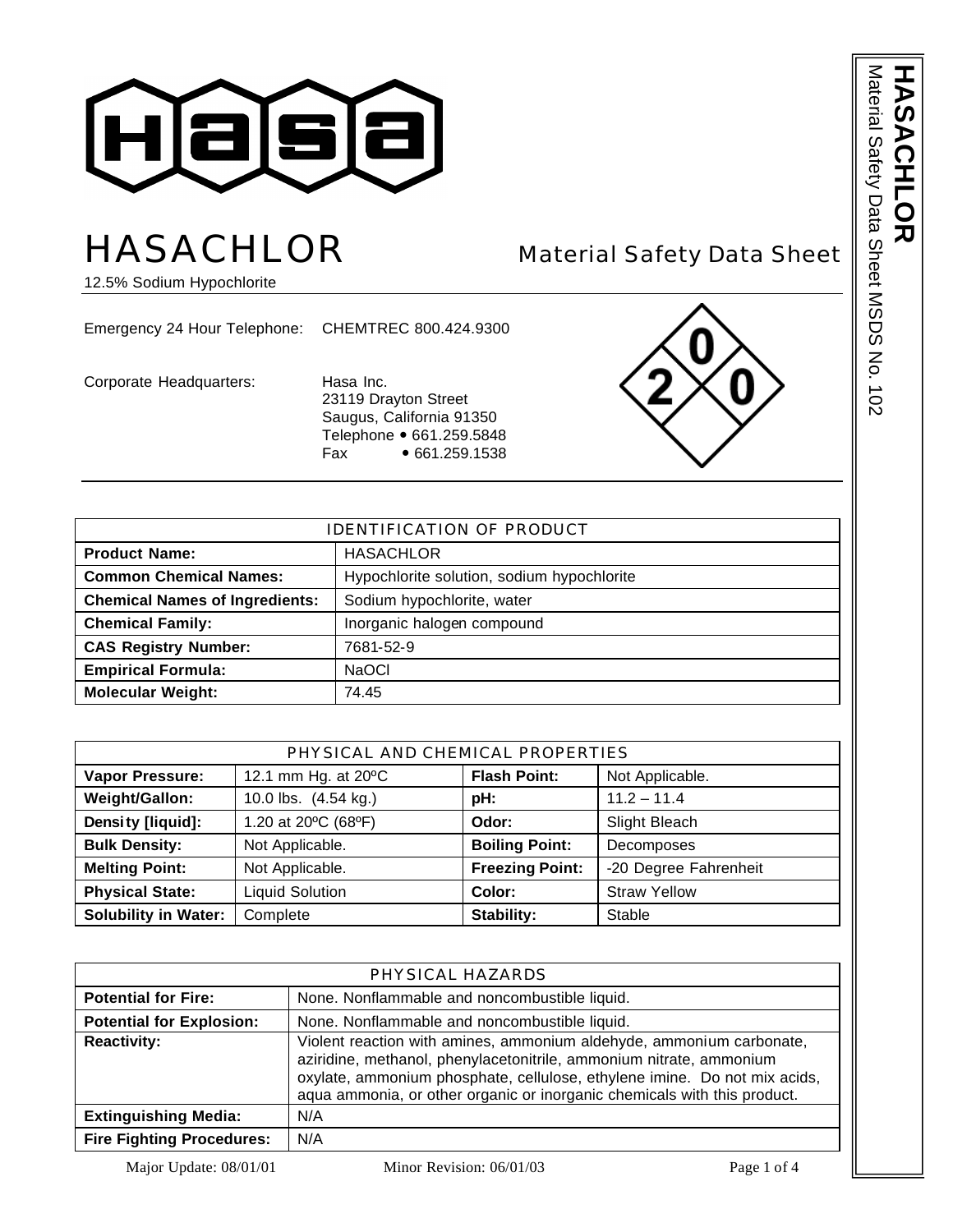| <b><i>Naterial Safety Data Sheet I</i></b><br>$\ddot{\bm{\zeta}}$<br>ミクに<br>$\frac{1}{2}$<br>ç |  |
|------------------------------------------------------------------------------------------------|--|
|------------------------------------------------------------------------------------------------|--|

| <b>HEALTH HAZARDS</b>                             |                                                          |  |
|---------------------------------------------------|----------------------------------------------------------|--|
| <b>Signs and Symptoms of Exposure:</b>            | Eye and skin irritation. Chemical burns to broken skin.  |  |
| <b>Medical Conditions Aggravated by Exposure:</b> | No data available.                                       |  |
| Oral [ingestion] LD <sub>50</sub> :               | No data available.                                       |  |
| Dermal [skin absorption] LD <sub>50</sub> :       | No data available.                                       |  |
| Inhalation [breathing] LC <sub>50</sub> :         | No data available.                                       |  |
| Eye Irritation:                                   | Irritating. May cause eye damage.                        |  |
| <b>Skin Irritation:</b>                           | Mild irritation. Not considered to be a skin sensitizer. |  |
| <b>OSHA PEL:</b>                                  | None established.                                        |  |
| <b>ACGIH TLV/TWA:</b>                             | None established.                                        |  |

|                                | POTENTIAL ROUTE [S] OF ENTRY                                                                                     |
|--------------------------------|------------------------------------------------------------------------------------------------------------------|
| <b>Inhalation [Breathing]:</b> | Unlikely to occur. Vapor may cause irritation to upper respiratory tract.                                        |
| Dermal [Skin]:                 | Contact with broken skin may cause burning, blistering, and tissue destruction if<br>not washed off immediately. |
| Eyes:                          | Corrosive to eyes.                                                                                               |
| Ingestion:                     | Not anticipated. May cause severe chemical burns to esophagus and to stomach<br>lining.                          |

| CARCINOGENIC [CANCER POTENTIAL] INFORMATION                                                                                                                                                                                                                                                                                                                                                                                                                                                                                                                                                                                                                                                                                                                                                                                                                                                                                                                                                                                                                                                                                                                                                                                                                                                                                                                                                                    |            |
|----------------------------------------------------------------------------------------------------------------------------------------------------------------------------------------------------------------------------------------------------------------------------------------------------------------------------------------------------------------------------------------------------------------------------------------------------------------------------------------------------------------------------------------------------------------------------------------------------------------------------------------------------------------------------------------------------------------------------------------------------------------------------------------------------------------------------------------------------------------------------------------------------------------------------------------------------------------------------------------------------------------------------------------------------------------------------------------------------------------------------------------------------------------------------------------------------------------------------------------------------------------------------------------------------------------------------------------------------------------------------------------------------------------|------------|
| National Toxicological Program [NTP] Sixth Annual Report on Carcinogens:                                                                                                                                                                                                                                                                                                                                                                                                                                                                                                                                                                                                                                                                                                                                                                                                                                                                                                                                                                                                                                                                                                                                                                                                                                                                                                                                       | Not listed |
| International Agency for Research on Cancer [IARC] Monographs, V. 1-53, Supps. 1-8:                                                                                                                                                                                                                                                                                                                                                                                                                                                                                                                                                                                                                                                                                                                                                                                                                                                                                                                                                                                                                                                                                                                                                                                                                                                                                                                            | Not listed |
| <b>Listed by Federal OSHA as Carcinogens:</b>                                                                                                                                                                                                                                                                                                                                                                                                                                                                                                                                                                                                                                                                                                                                                                                                                                                                                                                                                                                                                                                                                                                                                                                                                                                                                                                                                                  | Not listed |
| Safe Drinking Water and Toxic Enforcement Act of 1986 [Proposition 65, California only]:<br>Small quantities $-$ less than 100 ppm (parts per million) $-$ of impurities, including bromates, may be<br>found in all chlorinating products, including this product. Bromates are derived from bromides,<br>which are present in sodium chloride (table salt) from which chlorine is manufactured. Additional<br>small quantities of bromates may be generated during the disinfection process. Bromates are<br>known by the State of California to cause cancer when administered by the oral (drinking or<br>ingesting) route. Read and follow label directions and use care when handling or using this product.<br>The US Environmental Protection Agency has established a maximum contaminant level (MCL) for<br>bromates in drinking water at 10 ppb (parts per billion). Application of this product in accordance<br>with label directions at use dilution will not exceed this level.<br>This warning is provided pursuant to Proposition 65, the Safe Drinking Water and Toxic<br>Enforcement act of 1986, Chapter 6.6 of the California Health and Safety Code, which requires the<br>Governor of California to publish a list of chemicals "known to the state to cause cancer or<br>ranga di satu ta shake 11. Thin tintin na maita di annan annan sa tutti tha mannan dan anna dalaman annan tha |            |

reproductive toxicity." This list is compiled in accordance with the procedures established under the proposition, and can be obtained on the internet from California's Office of Environmental Health Hazard Assessment at http://www.oehha.ca.gov. There are over 700 chemical substances on this list.

## GENERAL PRECAUTIONS FOR SAFE USE AND HANDLING

Open containers carefully. Sodium Hypochlorite solutions are packaged with vented closures. Do not use containers which are leaking or show evidence of having leaked. Mix only with water. Do not mix with other chemicals. Use clean, dry utensils when mixing. Do not discharge this product or mixtures of this product into lakes, streams, ponds, bays, estuaries or the ocean. Sodium Hypochlorite is toxic to aquatic organisms at very low levels.

Major Update: 08/01/01 Minor Revision: 06/01/03 Page 2 of 4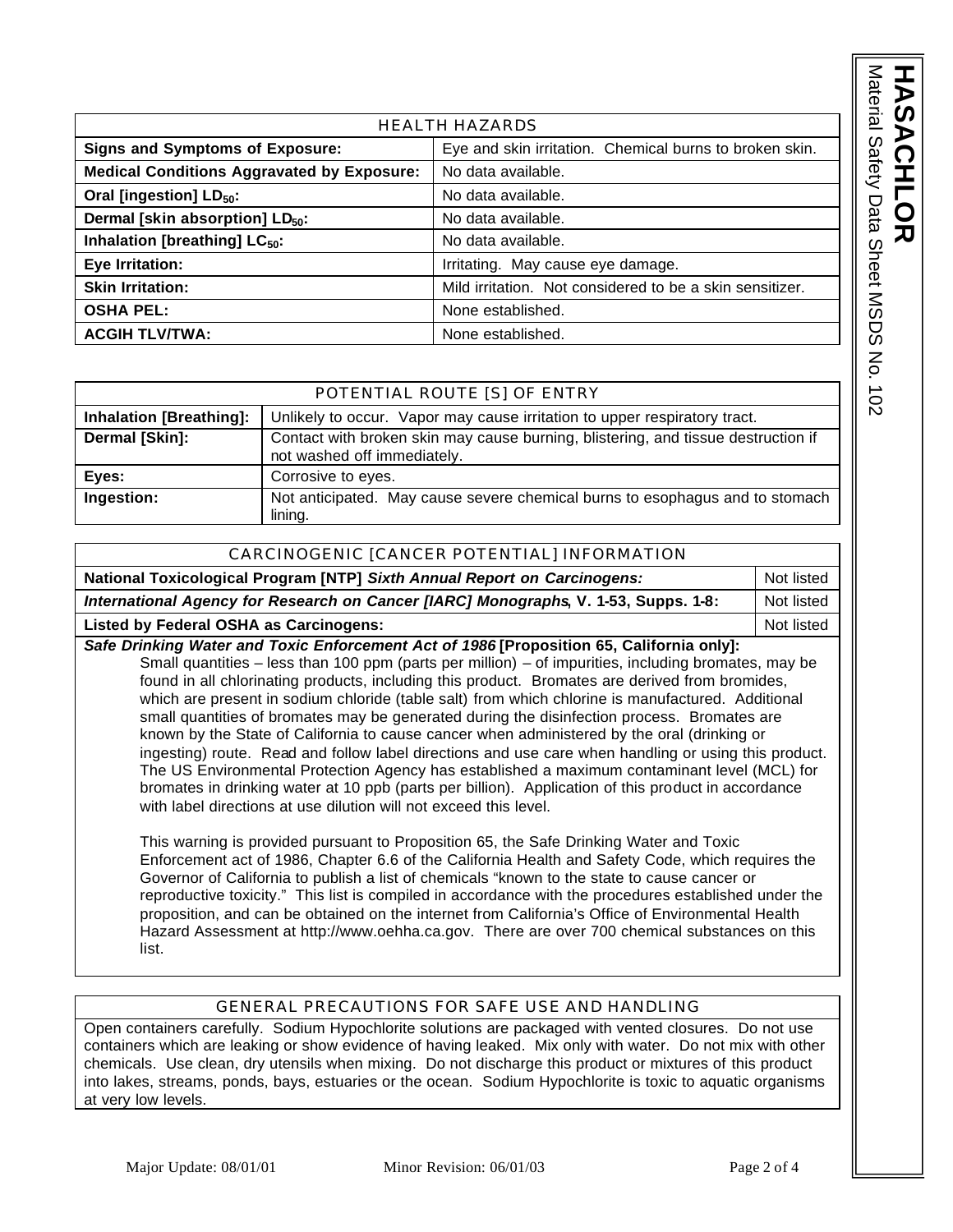Material Sater MSDS NOS 102 Material Safety Data Sheet MSDS No. 102 **HASACHLOR HASACHLOR** 

#### PERSONAL PROTECTION AND HYGIENE

Wear goggles or face shield and rubber gloves when handling. Remove and wash contaminated clothing before reuse. Wash hands after handling.

## CLEAN-UP OF SPILLS

Store this product in a cool dry area away from sunlight and heat to avoid deterioration. In case of spill flood area where spill occurred with large quantities of water. With permission from local authorities dilute product may be flushed to sanitary sewer. Product may also be absorbed with sand or diatomaceous earth. Absorbed products must be disposed of in accordance with applicable Federal State and/or local regulations. Contact HASA Inc. for guidance.

| FIRST AID            |                                                                               |  |
|----------------------|-------------------------------------------------------------------------------|--|
| <b>Eye Contact:</b>  | Flush with water. Remove contact lenses [if applicable]. Hold eyelids open.   |  |
|                      | Continue flushing with water for 15 minutes. Get prompt medical attention.    |  |
| <b>Skin Contact:</b> | Wash affected area with soap and water for 15 minutes. Get medical attention. |  |
| Ingestion            | Drink large quantities of water. DO NOT give vinegar or other acids. DO NOT   |  |
| [swallowing]:        | induce vomiting. Get prompt medical attention.                                |  |

| FEDERAL/STATE LISTS/REGISTRATION/S/REPORTING REQUIREMENTS                   |                                      |  |
|-----------------------------------------------------------------------------|--------------------------------------|--|
| CERCLA Hazardous Substance [Section 1010 [4], P.L. 96-510]:<br>$RQ=100$ lbs |                                      |  |
|                                                                             | [80 gallons for 12.5% solution]      |  |
| Extremely Hazardous Substance [40 CFR 355, Appendix A]:<br>Not listed.      |                                      |  |
| Pesticide Product 7 U.S.C. 136 et seq.:                                     | Registered as a pesticide product by |  |
|                                                                             | Federal EPA.                         |  |
| <b>Toxic Substance under TSCA:</b>                                          | Not reported.                        |  |
| Pesticide Product [various State Laws]:                                     | Registered as pesticide product in   |  |
|                                                                             | states where marked.                 |  |

| MATERIAL CLASSIFICATION                                    |           |  |
|------------------------------------------------------------|-----------|--|
| OSHA Hazard Communication Standard, Department of Labor,   | Irritant. |  |
| Occupational Safety and Health Division, 29 CFR 1910.1200: |           |  |

| <b>Hazardous Materials Transportation Regulations,</b><br>Department of Transportation (Federal) 49 CFR 172.101 |  |  |
|-----------------------------------------------------------------------------------------------------------------|--|--|
| Consumer Commodity, ORM-D<br>Proper Shipping Description [1 gallon or less]:                                    |  |  |
| Proper Shipping Description [greater than 1 gallon]:<br>Hypochlorite Solutions, 8, UN1791, P.G. III             |  |  |

| <b>National Fire Protection Association NFPA 704 [1990]:</b>                      | $2 - 0 - 0$ |
|-----------------------------------------------------------------------------------|-------------|
| <b>BOCA National Fire Prevention Code/National Building Code [1999 editions]:</b> | Irritant    |
| <b>Standard Fire Prevention Code/Standard Building Code [1997 editions]:</b>      | Irritant    |
| Uniform Fire Code/Uniform Building Code [1997 editions]:                          | Irritant    |
| Uniform Fire Code Standards 79-3, Uniform Fire Code, V. II [1997 edition]:        | $2 - 0 - 0$ |